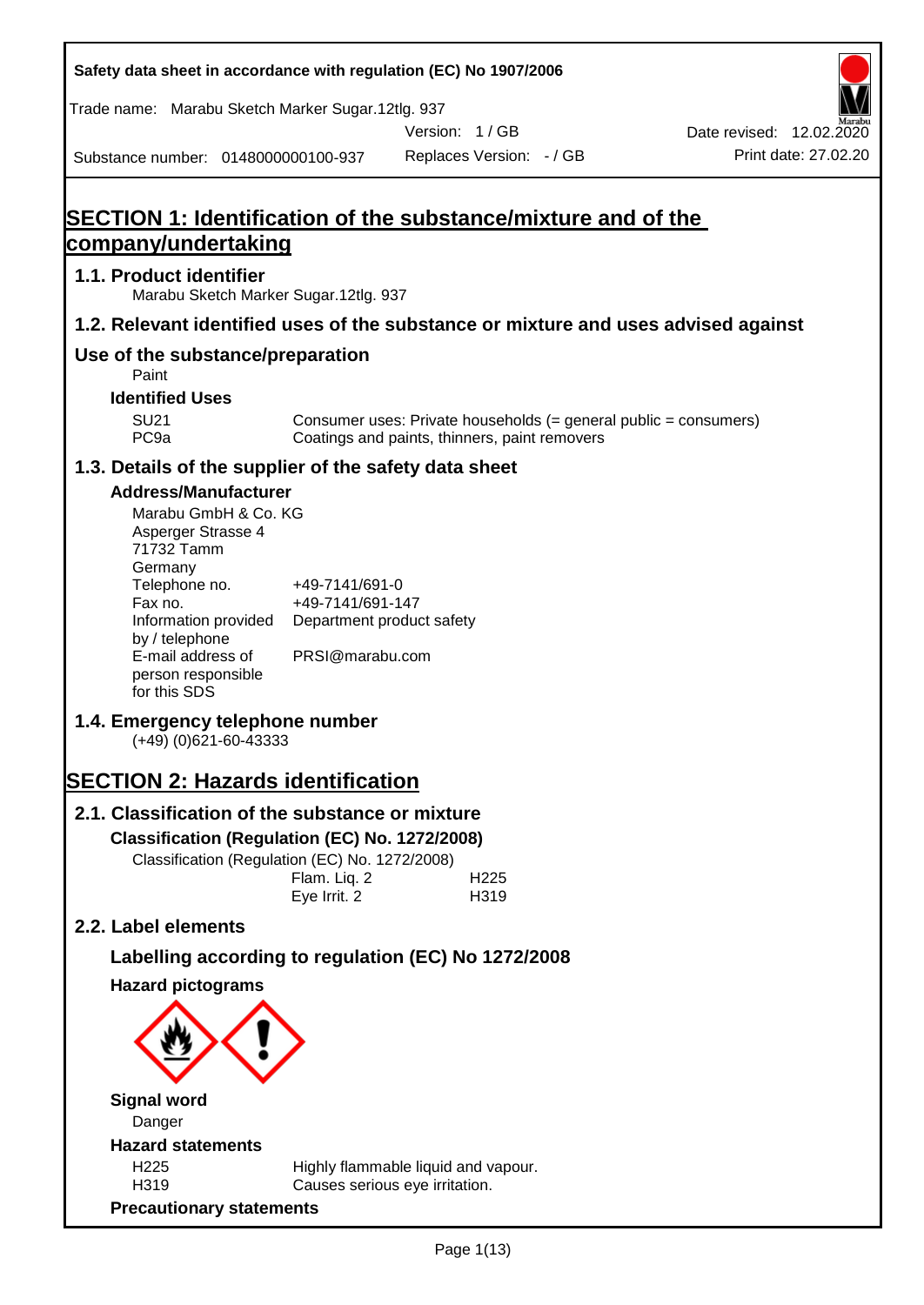| Safety data sheet in accordance with regulation (EC) No 1907/2006 |                                                      |                          |                  |            |                                                                                  |
|-------------------------------------------------------------------|------------------------------------------------------|--------------------------|------------------|------------|----------------------------------------------------------------------------------|
| Trade name: Marabu Sketch Marker Sugar.12tlg. 937                 |                                                      |                          |                  |            |                                                                                  |
|                                                                   |                                                      | Version: 1/GB            |                  |            | Date revised: 12.02.2020                                                         |
| Substance number: 0148000000100-937                               |                                                      | Replaces Version: - / GB |                  |            | Print date: 27.02.20                                                             |
| P <sub>101</sub>                                                  |                                                      |                          |                  |            | If medical advice is needed, have product container or label at hand.            |
| P <sub>102</sub>                                                  | Keep out of reach of children.                       |                          |                  |            |                                                                                  |
| P210                                                              | sources. No smoking.                                 |                          |                  |            | Keep away from heat, hot surfaces, sparks, open flames and other ignition        |
| P264.1                                                            | Wash hands thoroughly after handling.                |                          |                  |            |                                                                                  |
| P280                                                              |                                                      |                          |                  |            | Wear protective gloves / protective clothing / eye protection / face protection. |
| P305+P351+P338                                                    |                                                      |                          |                  |            | IF IN EYES: Rinse cautiously with water for several minutes. Remove contact      |
| P501.9                                                            | lenses, if present and easy to do. Continue rinsing. |                          |                  |            | Dispose of contents / container as problematic waste.                            |
| 2.3. Other hazards                                                |                                                      |                          |                  |            |                                                                                  |
| No special hazards have to be mentioned.                          |                                                      |                          |                  |            |                                                                                  |
|                                                                   |                                                      |                          |                  |            |                                                                                  |
| <b>SECTION 3: Composition/information on ingredients</b>          |                                                      |                          |                  |            |                                                                                  |
| 3.2. Mixtures                                                     |                                                      |                          |                  |            |                                                                                  |
| <b>Hazardous ingredients</b>                                      |                                                      |                          |                  |            |                                                                                  |
| <b>Ethanol</b>                                                    |                                                      |                          |                  |            |                                                                                  |
| CAS No.                                                           | 64-17-5                                              |                          |                  |            |                                                                                  |
| EINECS no.                                                        | 200-578-6                                            |                          |                  |            |                                                                                  |
| Registration no.                                                  | 01-2119457610-43                                     |                          |                  |            |                                                                                  |
| Concentration                                                     | $>=$                                                 | 50                       | $\,<\,$          | 100        | $\%$                                                                             |
| Classification (Regulation (EC) No. 1272/2008)                    |                                                      |                          |                  |            |                                                                                  |
|                                                                   | Flam. Liq. 2                                         |                          | H <sub>225</sub> |            |                                                                                  |
|                                                                   | Eye Irrit. 2                                         |                          | H319             |            |                                                                                  |
| Concentration limits (Regulation (EC) No. 1272/2008)              | Eye Irrit. 2                                         | H319                     |                  | $>= 50 \%$ |                                                                                  |
| 1-Methoxy-2-propanol                                              |                                                      |                          |                  |            |                                                                                  |
| CAS No.                                                           | 107-98-2                                             |                          |                  |            |                                                                                  |
| EINECS no.                                                        | 203-539-1                                            |                          |                  |            |                                                                                  |
| Registration no.                                                  | 01-2119457435-35                                     |                          |                  |            |                                                                                  |
| Concentration                                                     | $>=$                                                 | 10                       | $\,<\,$          | 20         | %                                                                                |
| Classification (Regulation (EC) No. 1272/2008)                    |                                                      |                          |                  |            |                                                                                  |
|                                                                   | STOT SE 3                                            |                          | H336             |            |                                                                                  |
|                                                                   | Flam. Liq. 3                                         |                          | H <sub>226</sub> |            |                                                                                  |
|                                                                   |                                                      |                          |                  |            |                                                                                  |
| <b>SECTION 4: First aid measures</b>                              |                                                      |                          |                  |            |                                                                                  |
| 4.1. Description of first aid measures                            |                                                      |                          |                  |            |                                                                                  |

#### **General information**

In all cases of doubt, or when symptoms persist, seek medical attention. Never give anything by mouth to an unconscious person. If unconscious place in recovery position and seek medical advice.

#### **After inhalation**

Remove to fresh air, keep patient warm and at rest. If breathing is irregular or stopped, administer artificial respiration.

#### **After skin contact**

Remove contaminated clothing. Wash skin thoroughly with soap and water or use recognised skin cleanser. Do NOT use solvents or thinners.

### **After eye contact**

Remove contact lenses, irrigate copiously with clean, fresh water, holding the eyelids apart for at least 10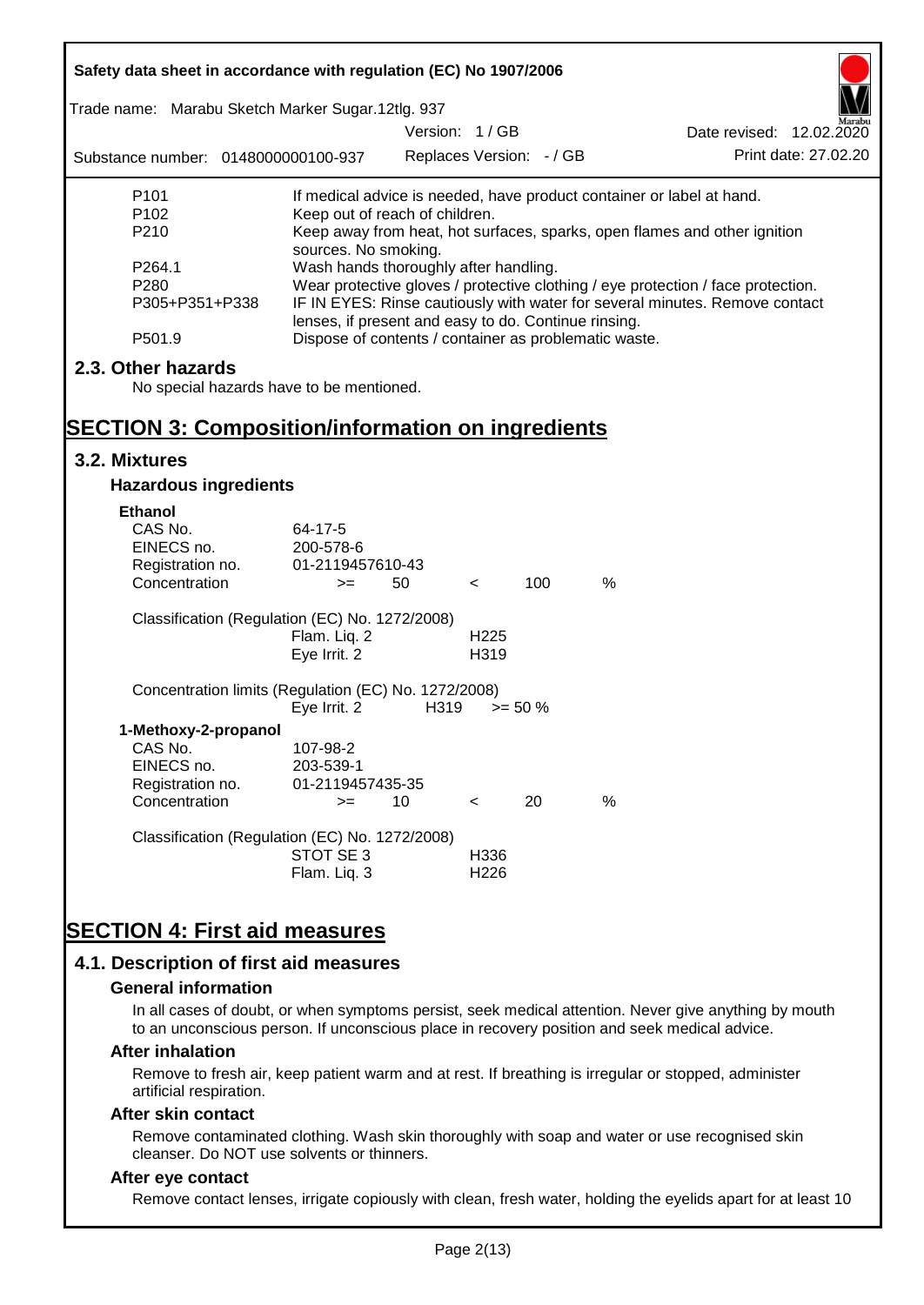### **Safety data sheet in accordance with regulation (EC) No 1907/2006**

Trade name: Marabu Sketch Marker Sugar.12tlg. 937

Version: 1 / GB

Substance number: 0148000000100-937

Replaces Version: - / GB Print date: 27.02.20 Date revised: 12.02.2020

minutes and seek immediate medical advice.

### **After ingestion**

If accidentally swallowed rinse the mouth with plenty of water (only if the person is conscious) and obtain immediate medical attention. Keep at rest. Do NOT induce vomiting.

**4.2. Most important symptoms and effects, both acute and delayed** Until now no symptoms known so far.

# **4.3. Indication of any immediate medical attention and special treatment needed**

## **Hints for the physician / treatment**

Treat symptomatically

# **SECTION 5: Firefighting measures**

## **5.1. Extinguishing media**

## **Suitable extinguishing media**

Recommended: alcohol resistant foam, CO2, powders, water spray/mist, Not be used for safety reasons: water jet

## **5.2. Special hazards arising from the substance or mixture**

In the event of fire the following can be released: Carbon monoxide (CO); Carbon dioxide (CO2); dense black smoke; Nitrogen oxides (NOx)

## **5.3. Advice for firefighters**

### **Special protective equipment for fire-fighting**

Cool closed containers exposed to fire with water. Do not allow run-off from fire fighting to enter drains or water courses.

# **SECTION 6: Accidental release measures**

### **6.1. Personal precautions, protective equipment and emergency procedures**

Exclude sources of ignition and ventilate the area. Avoid breathing vapours. Refer to protective measures listed in Sections 7 and 8.

### **6.2. Environmental precautions**

Do not allow to enter drains or waterways. If the product contaminates lakes, rivers or sewage, inform appropriate authorities in accordance with local regulations.

### **6.3. Methods and material for containment and cleaning up**

Contain and collect spillage with non-combustible absorbent materials, e.g. sand, earth, vermiculite, diatomaceous earth and place in container for disposal according to local regulations (see section 13). Clean preferably with a detergent - avoid use of solvents.

### **6.4. Reference to other sections**

Information regarding Safe handling, see Section 7. Information regarding personal protective measures, see Section 8. Information regarding waste disposal, see Section 13.

# **SECTION 7: Handling and storage**

## **7.1. Precautions for safe handling**

### **Advice on safe handling**

Prevent the creation of flammable or explosive concentrations of vapour in air and avoid vapour concentration higher than the occupational exposure limits. In addition, the product should only be used in areas from which all naked lights and other sources of ignition have been excluded. Electrical equipment should be protected to the appropriate standard. Mixture may charge electrostatically: always use earthing leads when transferring from one container to another. Operators should wear anti-static footwear and clothing and floors should be of the conducting type. Isolate from sources of heat, sparks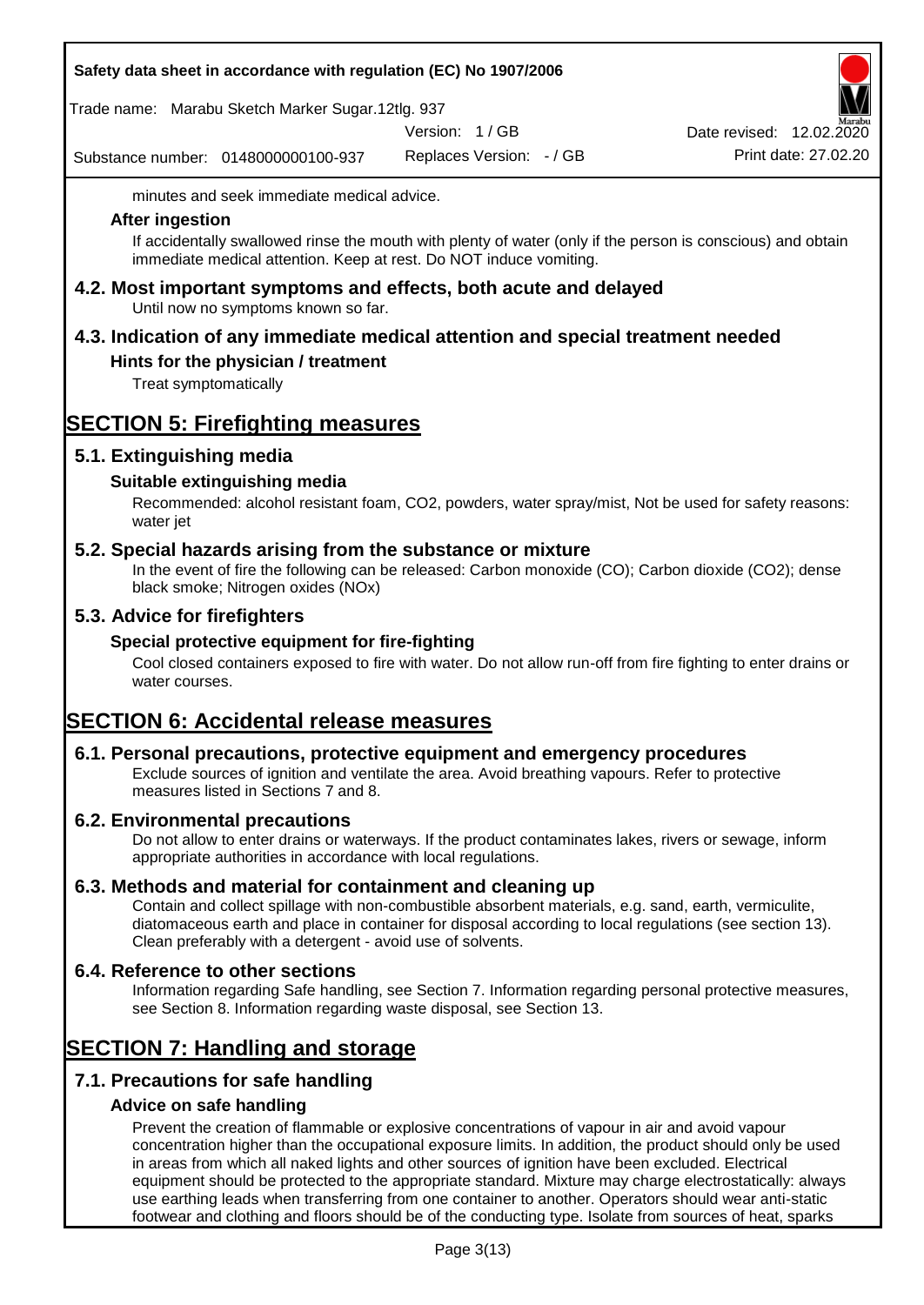| Safety data sheet in accordance with regulation (EC) No 1907/2006                                                                                                                                                                                                                                                                                                                                                                                                                                                                        |                     |                     |                                   |      |                          |                      |
|------------------------------------------------------------------------------------------------------------------------------------------------------------------------------------------------------------------------------------------------------------------------------------------------------------------------------------------------------------------------------------------------------------------------------------------------------------------------------------------------------------------------------------------|---------------------|---------------------|-----------------------------------|------|--------------------------|----------------------|
| Trade name: Marabu Sketch Marker Sugar.12tlg. 937                                                                                                                                                                                                                                                                                                                                                                                                                                                                                        |                     |                     |                                   |      |                          |                      |
|                                                                                                                                                                                                                                                                                                                                                                                                                                                                                                                                          |                     | Version: 1/GB       |                                   |      | Date revised: 12.02.2020 |                      |
| Substance number: 0148000000100-937                                                                                                                                                                                                                                                                                                                                                                                                                                                                                                      |                     |                     | Replaces Version: - / GB          |      |                          | Print date: 27.02.20 |
| and open flame. No sparking tools should be used. Avoid skin and eye contact. Avoid the inhalation of<br>particulates and spray mist arising from the application of this mixture. Smoking, eating and drinking shall<br>be prohibited in application area. For personal protection see Section 8. Never use pressure to empty:<br>container is not a pressure vessel. Always keep in containers of same material as the original one.<br>Comply with the health and safety at work laws. Do not allow to enter drains or water courses. |                     |                     |                                   |      |                          |                      |
| Advice on protection against fire and explosion<br>Vapours are heavier than air and may spread along floors. Vapours may form explosive mixtures with<br>air.                                                                                                                                                                                                                                                                                                                                                                            |                     |                     |                                   |      |                          |                      |
| Classification of fires / temperature class / Ignition group / Dust explosion class                                                                                                                                                                                                                                                                                                                                                                                                                                                      |                     |                     |                                   |      |                          |                      |
| <b>Classification of fires</b><br>Temperature class<br>T3                                                                                                                                                                                                                                                                                                                                                                                                                                                                                |                     |                     | B (Combustible liquid substances) |      |                          |                      |
| 7.2. Conditions for safe storage, including any incompatibilities                                                                                                                                                                                                                                                                                                                                                                                                                                                                        |                     |                     |                                   |      |                          |                      |
| Requirements for storage rooms and vessels                                                                                                                                                                                                                                                                                                                                                                                                                                                                                               |                     |                     |                                   |      |                          |                      |
| Electrical installations/working materials must comply with the local applied technological safety<br>standards. Storage rooms in which filling operations take place must have a conducting floor. Store in<br>accordance with national regulation                                                                                                                                                                                                                                                                                      |                     |                     |                                   |      |                          |                      |
| Hints on storage assembly                                                                                                                                                                                                                                                                                                                                                                                                                                                                                                                |                     |                     |                                   |      |                          |                      |
| Store away from oxidising agents, from strongly alkaline and strongly acid materials.                                                                                                                                                                                                                                                                                                                                                                                                                                                    |                     |                     |                                   |      |                          |                      |
| Further information on storage conditions<br>Observe label precautions. Store between 15 and 30 °C in a dry, well ventilated place away from<br>sources of heat and direct sunlight. Keep container tightly closed. Keep away from sources of ignition.<br>No smoking. Prevent unauthorised access. Containers which are opened must be carefully resealed and<br>kept upright to prevent leakage.                                                                                                                                       |                     |                     |                                   |      |                          |                      |
| 7.3. Specific end use(s)<br>Paint                                                                                                                                                                                                                                                                                                                                                                                                                                                                                                        |                     |                     |                                   |      |                          |                      |
| <b>SECTION 8: Exposure controls/personal protection</b>                                                                                                                                                                                                                                                                                                                                                                                                                                                                                  |                     |                     |                                   |      |                          |                      |
| 8.1. Control parameters                                                                                                                                                                                                                                                                                                                                                                                                                                                                                                                  |                     |                     |                                   |      |                          |                      |
| <b>Exposure limit values</b>                                                                                                                                                                                                                                                                                                                                                                                                                                                                                                             |                     |                     |                                   |      |                          |                      |
| <b>Ethanol</b>                                                                                                                                                                                                                                                                                                                                                                                                                                                                                                                           |                     |                     |                                   |      |                          |                      |
| List                                                                                                                                                                                                                                                                                                                                                                                                                                                                                                                                     | <b>EH40</b>         |                     |                                   |      |                          |                      |
| <b>Type</b>                                                                                                                                                                                                                                                                                                                                                                                                                                                                                                                              | <b>WEL</b>          |                     |                                   |      |                          |                      |
| Value<br><b>Status: 2011</b>                                                                                                                                                                                                                                                                                                                                                                                                                                                                                                             | 1920                | mg/m <sup>3</sup>   |                                   | 1000 | ppm(V)                   |                      |
|                                                                                                                                                                                                                                                                                                                                                                                                                                                                                                                                          |                     |                     |                                   |      |                          |                      |
| 1-Methoxy-2-propanol<br>List                                                                                                                                                                                                                                                                                                                                                                                                                                                                                                             | EH40                |                     |                                   |      |                          |                      |
| <b>Type</b>                                                                                                                                                                                                                                                                                                                                                                                                                                                                                                                              | WEL                 |                     |                                   |      |                          |                      |
| Value                                                                                                                                                                                                                                                                                                                                                                                                                                                                                                                                    | 375                 | mg/m <sup>3</sup>   |                                   | 100  | ppm(V)                   |                      |
| Short term exposure limit                                                                                                                                                                                                                                                                                                                                                                                                                                                                                                                | 560                 | mg/m <sup>3</sup>   |                                   | 150  | ppm(V)                   |                      |
| Skin resorption / sensibilisation: Sk;                                                                                                                                                                                                                                                                                                                                                                                                                                                                                                   |                     | <b>Status: 2011</b> |                                   |      |                          |                      |
| <b>Derived No/Minimal Effect Levels (DNEL/DMEL)</b>                                                                                                                                                                                                                                                                                                                                                                                                                                                                                      |                     |                     |                                   |      |                          |                      |
| <b>Ethanol</b>                                                                                                                                                                                                                                                                                                                                                                                                                                                                                                                           |                     |                     |                                   |      |                          |                      |
| Type of value                                                                                                                                                                                                                                                                                                                                                                                                                                                                                                                            |                     |                     | Derived No Effect Level (DNEL)    |      |                          |                      |
| Reference group<br>Duration of exposure                                                                                                                                                                                                                                                                                                                                                                                                                                                                                                  | Worker<br>Long term |                     |                                   |      |                          |                      |
| Route of exposure                                                                                                                                                                                                                                                                                                                                                                                                                                                                                                                        | inhalative          |                     |                                   |      |                          |                      |
| Mode of action                                                                                                                                                                                                                                                                                                                                                                                                                                                                                                                           |                     | Systemic effects    |                                   |      |                          |                      |
| Concentration                                                                                                                                                                                                                                                                                                                                                                                                                                                                                                                            |                     | 950                 |                                   |      | mg/m <sup>3</sup>        |                      |
| Type of value<br>Reference group                                                                                                                                                                                                                                                                                                                                                                                                                                                                                                         | Worker              |                     | Derived No Effect Level (DNEL)    |      |                          |                      |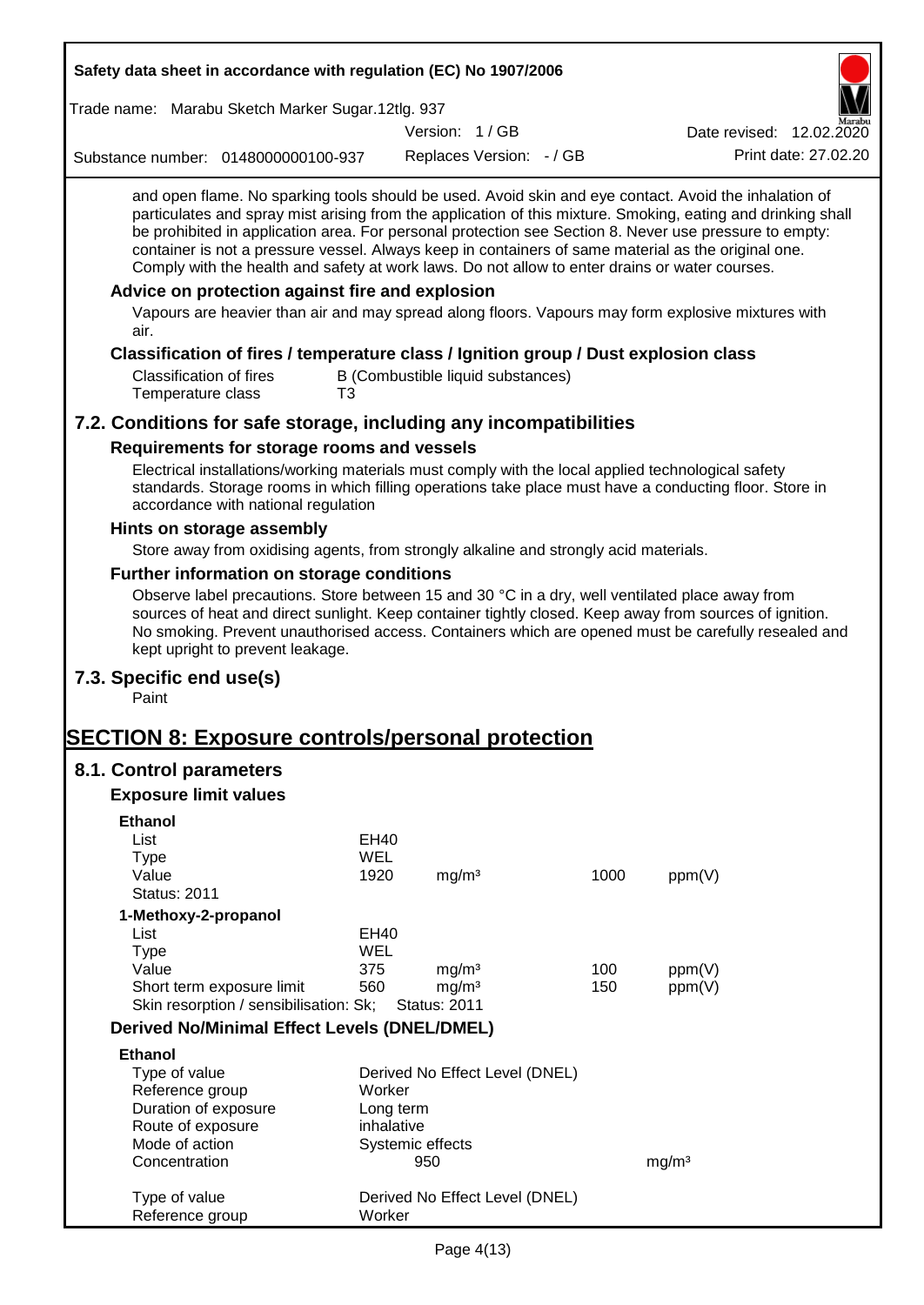| Safety data sheet in accordance with regulation (EC) No 1907/2006 |                                          |                          |
|-------------------------------------------------------------------|------------------------------------------|--------------------------|
| Trade name: Marabu Sketch Marker Sugar.12tlg. 937                 |                                          |                          |
|                                                                   | Version: 1/GB                            | Date revised: 12.02.2020 |
| Substance number: 0148000000100-937                               | Replaces Version: - / GB                 | Print date: 27.02.20     |
| Duration of exposure                                              | Short term                               |                          |
| Route of exposure                                                 | inhalative                               |                          |
| Mode of action                                                    | Local effects                            |                          |
| Concentration                                                     | 1900                                     | mg/m <sup>3</sup>        |
| Type of value                                                     | Derived No Effect Level (DNEL)           |                          |
| Reference group                                                   | Worker                                   |                          |
| Duration of exposure                                              | Long term                                |                          |
| Route of exposure                                                 | dermal                                   |                          |
| Mode of action                                                    | Systemic effects                         |                          |
| Concentration                                                     | 343                                      | mg/kg/d                  |
| Type of value                                                     | Derived No Effect Level (DNEL)           |                          |
| Reference group                                                   | Consumer                                 |                          |
| Duration of exposure                                              | Long term                                |                          |
| Route of exposure                                                 | inhalative                               |                          |
| Mode of action                                                    | Systemic effects                         |                          |
| Concentration                                                     | 114                                      | mg/m <sup>3</sup>        |
| Type of value                                                     | Derived No Effect Level (DNEL)           |                          |
| Reference group                                                   | Consumer                                 |                          |
| Duration of exposure                                              | Short term                               |                          |
| Route of exposure                                                 | inhalative                               |                          |
| Mode of action                                                    | Local effects                            |                          |
| Concentration                                                     | 950                                      | mg/m <sup>3</sup>        |
|                                                                   |                                          |                          |
| Type of value                                                     | Derived No Effect Level (DNEL)           |                          |
| Reference group                                                   | Consumer                                 |                          |
| Duration of exposure                                              | Long term                                |                          |
| Route of exposure                                                 | dermal                                   |                          |
| Mode of action                                                    | Systemic effects                         |                          |
| Concentration                                                     | 206                                      | mg/kg/d                  |
| Type of value                                                     | Derived No Effect Level (DNEL)           |                          |
| Reference group                                                   | Consumer                                 |                          |
| Duration of exposure                                              | Long term                                |                          |
| Route of exposure                                                 | oral                                     |                          |
| Mode of action                                                    | Systemic effects                         |                          |
| Concentration                                                     | 87                                       | mg/kg/d                  |
| 1-Methoxy-2-propanol                                              |                                          |                          |
| Type of value                                                     | Derived No Effect Level (DNEL)           |                          |
| Reference group                                                   | Worker                                   |                          |
| Duration of exposure                                              | Acute                                    |                          |
| Route of exposure                                                 | inhalative                               |                          |
| Mode of action                                                    | Local effects                            |                          |
| Concentration                                                     | 553,5                                    | mg/m <sup>3</sup>        |
|                                                                   |                                          |                          |
| Type of value                                                     | Derived No Effect Level (DNEL)<br>Worker |                          |
| Reference group                                                   |                                          |                          |
| Duration of exposure<br>Route of exposure                         | Long term<br>dermal                      |                          |
| Mode of action                                                    |                                          |                          |
| Concentration                                                     | Systemic effects<br>50,6                 | mg/person/               |
|                                                                   |                                          | d                        |
|                                                                   |                                          |                          |
| Type of value                                                     | Derived No Effect Level (DNEL)           |                          |
|                                                                   |                                          |                          |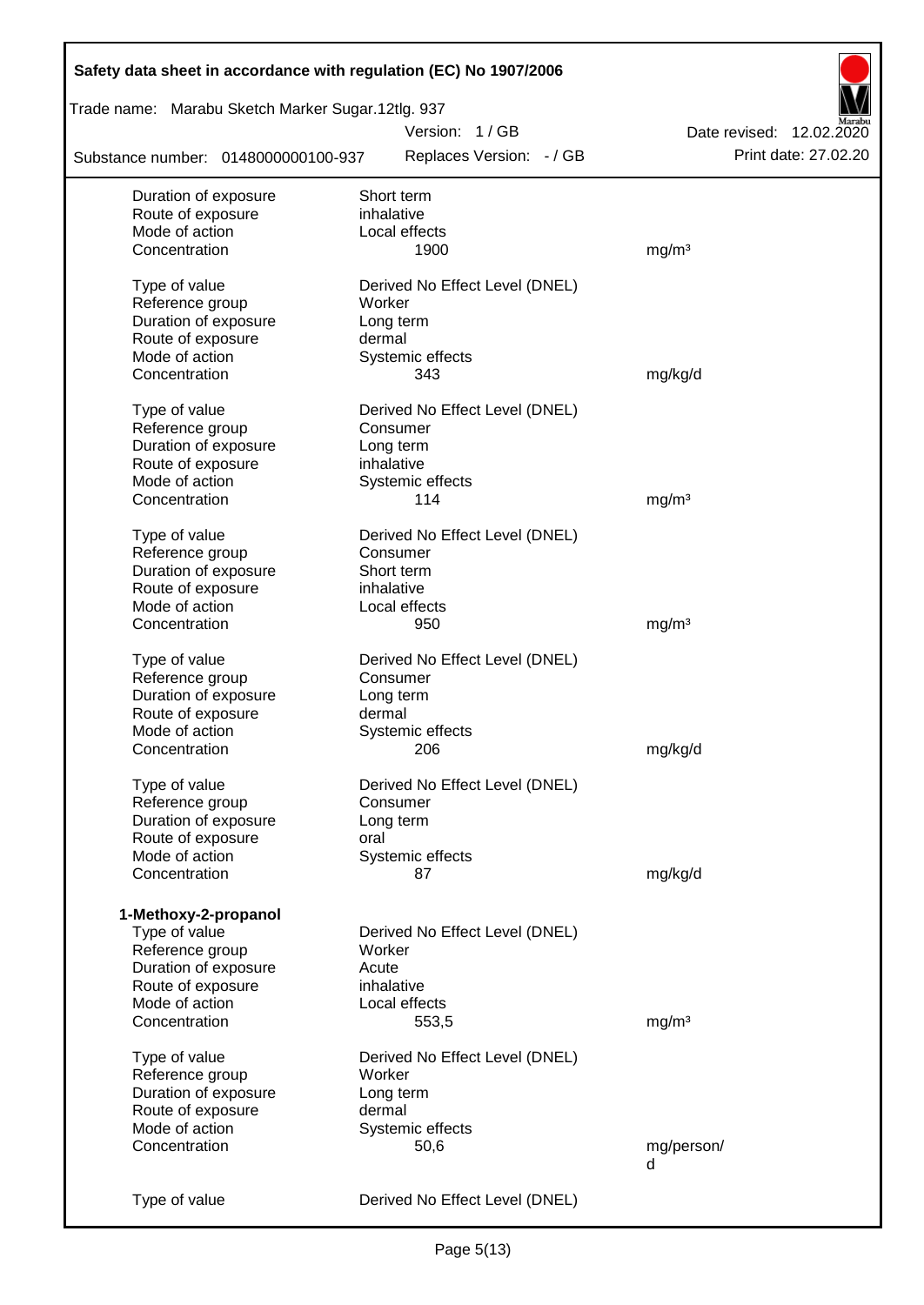| Safety data sheet in accordance with regulation (EC) No 1907/2006 |                                |                          |
|-------------------------------------------------------------------|--------------------------------|--------------------------|
| Trade name: Marabu Sketch Marker Sugar.12tlg. 937                 |                                |                          |
|                                                                   | Version: 1/GB                  | Date revised: 12.02.2020 |
| Substance number: 0148000000100-937                               | Replaces Version: - / GB       | Print date: 27.02.20     |
| Reference group                                                   | Worker                         |                          |
| Duration of exposure                                              | Long term                      |                          |
| Route of exposure                                                 | inhalative                     |                          |
| Mode of action                                                    | Systemic effects               |                          |
| Concentration                                                     | 369                            | mg/m <sup>3</sup>        |
| Type of value                                                     | Derived No Effect Level (DNEL) |                          |
| Reference group                                                   | <b>General Population</b>      |                          |
| Duration of exposure                                              | Long term                      |                          |
| Route of exposure                                                 | dermal                         |                          |
| Mode of action                                                    | Systemic effects               |                          |
| Concentration                                                     | 18,1                           | mg/kg                    |
| Type of value                                                     | Derived No Effect Level (DNEL) |                          |
| Reference group                                                   | <b>General Population</b>      |                          |
| Duration of exposure                                              | Long term                      |                          |
| Route of exposure                                                 | inhalative                     |                          |
| Mode of action                                                    | Systemic effects               |                          |
| Concentration                                                     | 43,9                           | mg/m <sup>3</sup>        |
| Type of value                                                     | Derived No Effect Level (DNEL) |                          |
| Reference group                                                   | <b>General Population</b>      |                          |
| Duration of exposure                                              | Long term                      |                          |
| Route of exposure                                                 | oral                           |                          |
| Mode of action                                                    | Systemic effects               |                          |
| Concentration                                                     | 3,3                            | mg/kg/d                  |
|                                                                   |                                |                          |
| <b>Predicted No Effect Concentration (PNEC)</b>                   |                                |                          |
| <b>Ethanol</b>                                                    |                                |                          |
| Type of value                                                     | <b>PNEC</b>                    |                          |
| Type                                                              | Freshwater                     |                          |
| Concentration                                                     | 0,96                           | mg/l                     |
| Type of value                                                     | <b>PNEC</b>                    |                          |
| <b>Type</b>                                                       | Saltwater                      |                          |
| Concentration                                                     | 0,79                           | mg/l                     |
| Type of value                                                     | PNEC                           |                          |
| <b>Type</b>                                                       | Water (intermittent release)   |                          |
| Concentration                                                     | 2,75                           | mg/l                     |
| Type of value                                                     | <b>PNEC</b>                    |                          |
| <b>Type</b>                                                       | Sewage treatment plant (STP)   |                          |
| Concentration                                                     | 580                            | mg/l                     |
| Type of value                                                     | <b>PNEC</b>                    |                          |
| <b>Type</b>                                                       | Freshwater sediment            |                          |
| Concentration                                                     | 3,6                            | mg/kg                    |
|                                                                   |                                |                          |
| Type of value                                                     | <b>PNEC</b>                    |                          |
| <b>Type</b>                                                       | Marine sediment                |                          |
| Concentration                                                     | 2,9                            | mg/kg                    |
| Type of value                                                     | <b>PNEC</b>                    |                          |
| <b>Type</b>                                                       | Soil                           |                          |
| Concentration                                                     | 0,63                           | mg/kg                    |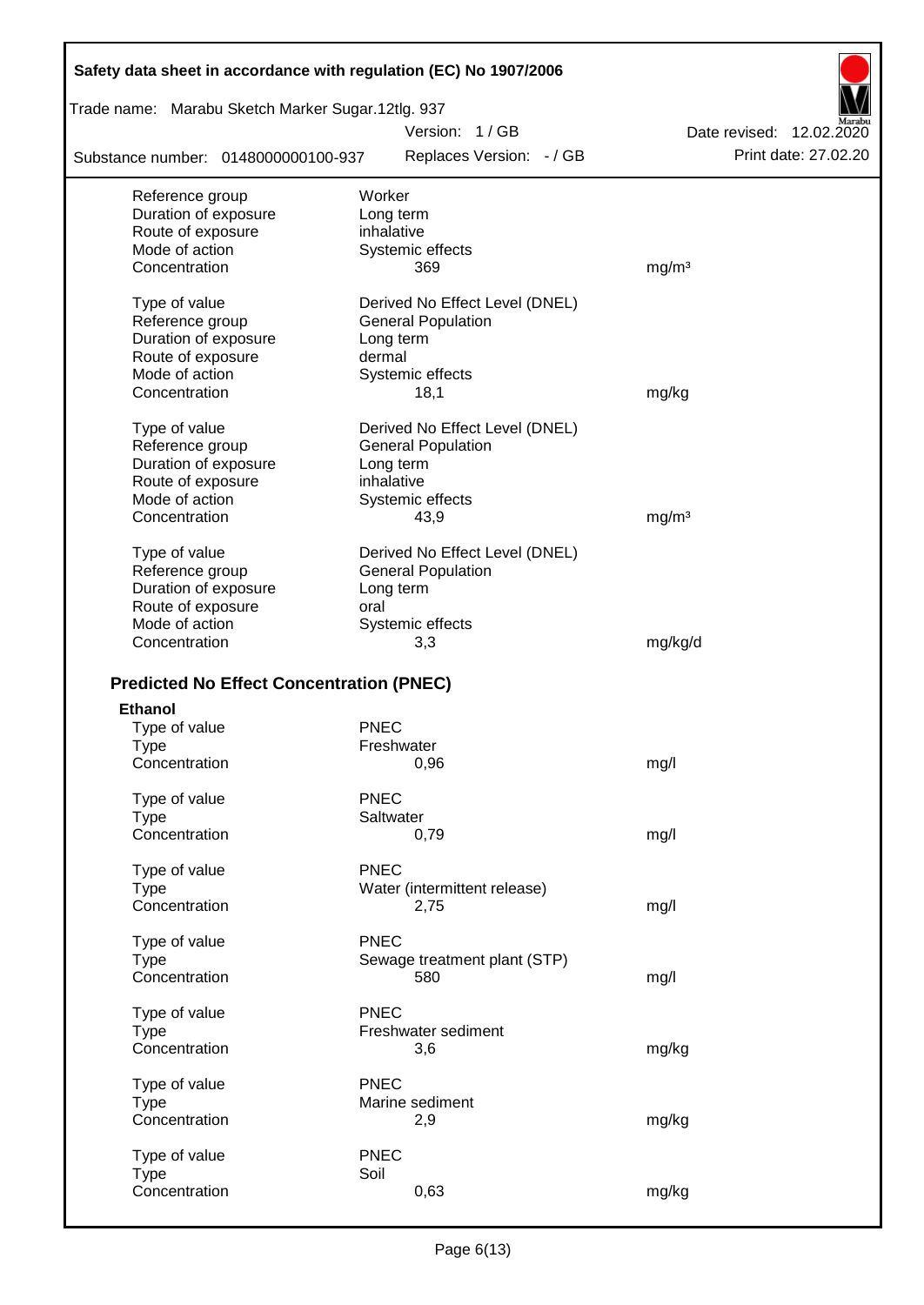|                                     | Safety data sheet in accordance with regulation (EC) No 1907/2006 |                              |                          |
|-------------------------------------|-------------------------------------------------------------------|------------------------------|--------------------------|
|                                     | Trade name: Marabu Sketch Marker Sugar.12tlg. 937                 |                              |                          |
|                                     |                                                                   | Version: 1/GB                | Date revised: 12.02.2020 |
| Substance number: 0148000000100-937 |                                                                   | Replaces Version: - / GB     | Print date: 27.02.20     |
| 1-Methoxy-2-propanol                |                                                                   |                              |                          |
| Type of value                       | <b>PNEC</b>                                                       |                              |                          |
| <b>Type</b>                         | Freshwater                                                        |                              |                          |
| Concentration                       |                                                                   | 10                           | mg/l                     |
| Type of value                       | <b>PNEC</b>                                                       |                              |                          |
| <b>Type</b>                         | Water                                                             |                              |                          |
| Concentration                       |                                                                   | 41,6                         | mg/kg                    |
| Type of value                       | <b>PNEC</b>                                                       |                              |                          |
| <b>Type</b>                         | Sediment                                                          |                              |                          |
| Concentration                       |                                                                   | 41,6                         | mg/kg                    |
| Type of value                       | <b>PNEC</b>                                                       |                              |                          |
| <b>Type</b>                         |                                                                   | Marine sediment              |                          |
| Concentration                       |                                                                   | 4,17                         | mg/kg                    |
| Type of value                       | <b>PNEC</b>                                                       |                              |                          |
| <b>Type</b>                         | Soil                                                              |                              |                          |
| Concentration                       |                                                                   | 2,47                         | mg/kg                    |
| Type of value                       | <b>PNEC</b>                                                       |                              |                          |
| <b>Type</b>                         |                                                                   | Sewage treatment plant (STP) |                          |
| Concentration                       |                                                                   | 100                          | mg/l                     |
|                                     |                                                                   |                              |                          |

## **8.2. Exposure controls**

### **Exposure controls**

Provide adequate ventilation. Where reasonably practicable this should be achieved by the use of local exhaust ventilation and good general extraction. If these are not sufficient to maintain concentrations of particulates and solvent vapour below the OEL, suitable respiratory protection must be worn.

### **Respiratory protection**

If workers are exposed to concentrations above the exposure limit they must use appropriate, certified respirators. Full mask, filter A

#### **Hand protection**

There is no one glove material or combination of materials that will give unlimited resistance to any individual or combination of chemicals.

For prolonged or repeated handling nitrile rubber gloves with textile undergloves are required.

| Material thickness | 0.5 | mm  |
|--------------------|-----|-----|
| Breakthrough time  | 30  | min |

The breakthrough time must be greater than the end use time of the product.

The instructions and information provided by the glove manufacturer on use, storage, maintenance and replacement must be followed.

Gloves should be replaced regularly and if there is any sign of damage to the glove material.

Always ensure that gloves are free from defects and that they are stored and used correctly.

The performance or effectiveness of the glove may be reduced by physical/ chemical damage and poor maintenance.

Barrier creams may help to protect the exposed areas of the skin, they should however not be applied once exposure has occurred.

### **Eye protection**

Use safety eyewear designed to protect against splash of liquids.

### **Body protection**

Cotton or cotton/synthetic overalls or coveralls are normally suitable.

# **SECTION 9: Physical and chemical properties**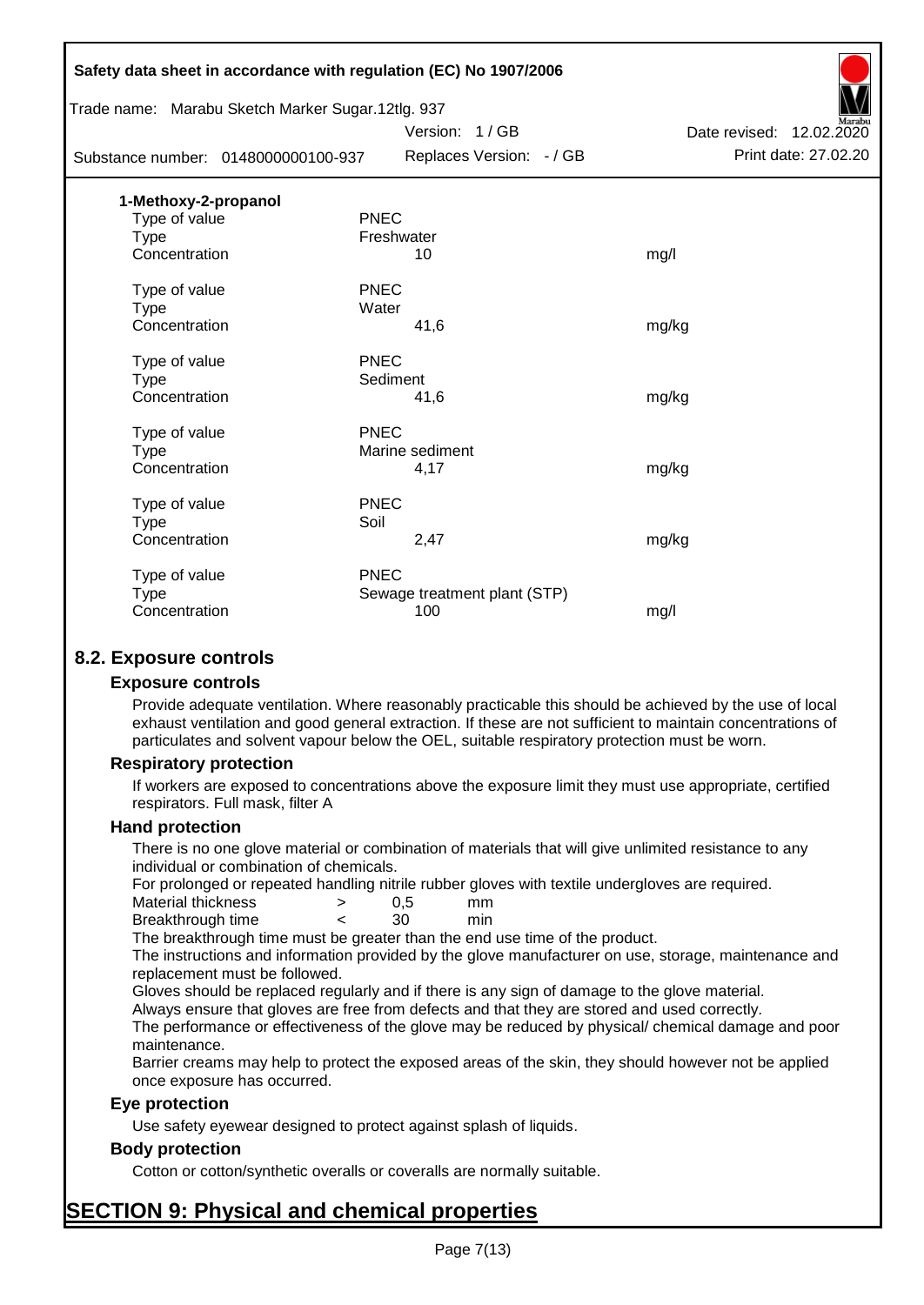| Trade name: Marabu Sketch Marker Sugar.12tlg. 937                         |                          |                    |                          |                    |                          |                      |
|---------------------------------------------------------------------------|--------------------------|--------------------|--------------------------|--------------------|--------------------------|----------------------|
|                                                                           |                          | Version: 1/GB      |                          |                    | Date revised: 12.02.2020 |                      |
| Substance number: 0148000000100-937                                       |                          |                    | Replaces Version: - / GB |                    |                          | Print date: 27.02.20 |
|                                                                           |                          |                    |                          |                    |                          |                      |
| 9.1. Information on basic physical and chemical properties<br><b>Form</b> | Liquid                   |                    |                          |                    |                          |                      |
| <b>Colour</b>                                                             | red                      |                    |                          |                    |                          |                      |
| <b>Odour</b>                                                              | solvent-like             |                    |                          |                    |                          |                      |
| <b>Odour threshold</b>                                                    |                          |                    |                          |                    |                          |                      |
| Remarks                                                                   |                          | No data available  |                          |                    |                          |                      |
| pH value                                                                  |                          |                    |                          |                    |                          |                      |
| Remarks                                                                   |                          | Not applicable     |                          |                    |                          |                      |
| <b>Melting point</b>                                                      |                          |                    |                          |                    |                          |                      |
| Remarks                                                                   |                          | not determined     |                          |                    |                          |                      |
| <b>Freezing point</b>                                                     |                          |                    |                          |                    |                          |                      |
| Remarks                                                                   |                          | not determined     |                          |                    |                          |                      |
| Initial boiling point and boiling range                                   |                          |                    |                          |                    |                          |                      |
| Value                                                                     | appr.                    | 78                 |                          | $^{\circ}C$        |                          |                      |
| <b>Flash point</b>                                                        |                          |                    |                          |                    |                          |                      |
| Value                                                                     |                          | 12                 |                          | $^{\circ}C$        |                          |                      |
| Evaporation rate (ether $= 1$ ) :                                         |                          |                    |                          |                    |                          |                      |
| Remarks                                                                   |                          | not determined     |                          |                    |                          |                      |
| <b>Flammability (solid, gas)</b>                                          |                          |                    |                          |                    |                          |                      |
| Not applicable                                                            |                          |                    |                          |                    |                          |                      |
| Upper/lower flammability or explosive limits                              |                          |                    |                          |                    |                          |                      |
| Lower explosion limit<br>Upper explosion limit                            | appr.<br>appr.           | 1,5<br>15          |                          | $%$ (V)<br>$%$ (V) |                          |                      |
| Source                                                                    |                          | Literature value   |                          |                    |                          |                      |
| Vapour pressure                                                           |                          |                    |                          |                    |                          |                      |
| Value                                                                     | appr.                    | 59                 |                          | hPa                |                          |                      |
| <b>Vapour density</b>                                                     |                          |                    |                          |                    |                          |                      |
| Remarks                                                                   |                          | not determined     |                          |                    |                          |                      |
| <b>Density</b>                                                            |                          |                    |                          |                    |                          |                      |
| Remarks                                                                   |                          | not determined     |                          |                    |                          |                      |
| Solubility in water                                                       |                          |                    |                          |                    |                          |                      |
| Remarks                                                                   |                          | partially miscible |                          |                    |                          |                      |
| <b>Partition coefficient: n-octanol/water</b>                             |                          |                    |                          |                    |                          |                      |
| <b>Remarks</b>                                                            |                          | Not applicable     |                          |                    |                          |                      |
| Ignition temperature                                                      |                          |                    |                          |                    |                          |                      |
| Value                                                                     | appr.                    | 287                |                          | $^{\circ}C$        |                          |                      |
| Source                                                                    |                          | Literature value   |                          |                    |                          |                      |
| <b>Efflux time</b>                                                        |                          |                    |                          |                    |                          |                      |
| Value                                                                     | $\overline{\phantom{0}}$ | 12<br>20           | $^{\circ}C$              | s                  |                          |                      |
| Temperature<br>Method                                                     |                          | DIN 53211 4 mm     |                          |                    |                          |                      |
| <b>Explosive properties</b>                                               |                          |                    |                          |                    |                          |                      |
| evaluation                                                                | no                       |                    |                          |                    |                          |                      |
| <b>Oxidising properties</b>                                               |                          |                    |                          |                    |                          |                      |
| evaluation                                                                |                          | None known         |                          |                    |                          |                      |
| 9.2. Other information                                                    |                          |                    |                          |                    |                          |                      |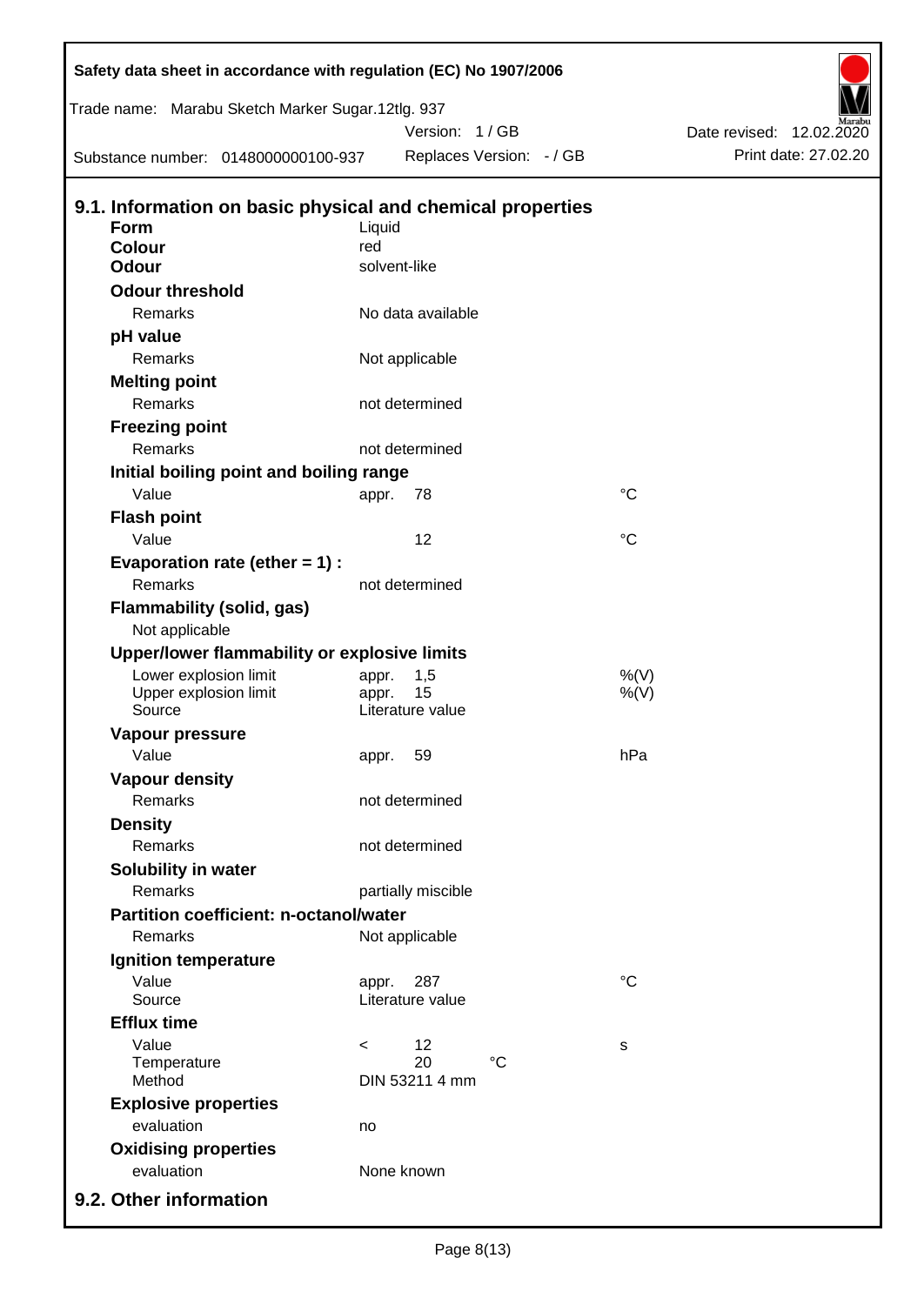| Safety data sheet in accordance with regulation (EC) No 1907/2006                                                                                                     |          |                                      |                                                                   |                                                                                                        |  |
|-----------------------------------------------------------------------------------------------------------------------------------------------------------------------|----------|--------------------------------------|-------------------------------------------------------------------|--------------------------------------------------------------------------------------------------------|--|
| Trade name: Marabu Sketch Marker Sugar.12tlg. 937                                                                                                                     |          |                                      |                                                                   |                                                                                                        |  |
|                                                                                                                                                                       |          | Version: 1/GB                        |                                                                   | Date revised: 12.02.2020                                                                               |  |
| Substance number: 0148000000100-937                                                                                                                                   |          | Replaces Version: - / GB             |                                                                   | Print date: 27.02.20                                                                                   |  |
| <b>Other information</b>                                                                                                                                              |          |                                      |                                                                   | The physical specifications are approximate values and refer to the used safety relevant component(s). |  |
| <b>SECTION 10: Stability and reactivity</b>                                                                                                                           |          |                                      |                                                                   |                                                                                                        |  |
| 10.1. Reactivity<br>No hazardous reactions when stored and handled according to prescribed instructions.                                                              |          |                                      |                                                                   |                                                                                                        |  |
| 10.2. Chemical stability<br>Stable under recommended storage and handling conditions (see section 7).                                                                 |          |                                      |                                                                   |                                                                                                        |  |
| 10.3. Possibility of hazardous reactions<br>Keep away from oxidising agents, strongly alkaline and strongly acid materials in order to avoid<br>exothermic reactions. |          |                                      |                                                                   |                                                                                                        |  |
| 10.4. Conditions to avoid<br>When exposed to high temperatures may produce hazardous decomposition products.                                                          |          |                                      |                                                                   |                                                                                                        |  |
| 10.5. Incompatible materials<br>No hazardous reactions when stored and handled according to prescribed instructions.                                                  |          |                                      |                                                                   |                                                                                                        |  |
| 10.6. Hazardous decomposition products<br>See chapter 5.2 (Firefighting measures - Special hazards arising from the substance or mixture).                            |          |                                      |                                                                   |                                                                                                        |  |
| <b>SECTION 11: Toxicological information</b>                                                                                                                          |          |                                      |                                                                   |                                                                                                        |  |
| 11.1. Information on toxicological effects                                                                                                                            |          |                                      |                                                                   |                                                                                                        |  |
| <b>Acute oral toxicity</b>                                                                                                                                            |          |                                      |                                                                   |                                                                                                        |  |
| Remarks                                                                                                                                                               |          |                                      | Based on available data, the classification criteria are not met. |                                                                                                        |  |
| <b>Acute oral toxicity (Components)</b>                                                                                                                               |          |                                      |                                                                   |                                                                                                        |  |
| 1-Methoxy-2-propanol                                                                                                                                                  |          |                                      |                                                                   |                                                                                                        |  |
| <b>Species</b><br>LD50                                                                                                                                                | rat      | 5200                                 | mg/kg                                                             |                                                                                                        |  |
| <b>Acute dermal toxicity</b>                                                                                                                                          |          |                                      |                                                                   |                                                                                                        |  |
| Remarks                                                                                                                                                               |          |                                      | Based on available data, the classification criteria are not met. |                                                                                                        |  |
| <b>Acute dermal toxicity (Components)</b>                                                                                                                             |          |                                      |                                                                   |                                                                                                        |  |
| 1-Methoxy-2-propanol<br>Species<br>LD50                                                                                                                               | rabbit   | 14000                                | mg/kg                                                             |                                                                                                        |  |
| <b>Acute inhalational toxicity</b>                                                                                                                                    |          |                                      |                                                                   |                                                                                                        |  |
| Remarks                                                                                                                                                               |          |                                      | Based on available data, the classification criteria are not met. |                                                                                                        |  |
| <b>Skin corrosion/irritation</b>                                                                                                                                      |          |                                      |                                                                   |                                                                                                        |  |
| Remarks                                                                                                                                                               |          |                                      | Based on available data, the classification criteria are not met. |                                                                                                        |  |
| Serious eye damage/irritation                                                                                                                                         |          |                                      |                                                                   |                                                                                                        |  |
| evaluation<br>Remarks                                                                                                                                                 | irritant | The classification criteria are met. |                                                                   |                                                                                                        |  |
| <b>Sensitization</b>                                                                                                                                                  |          |                                      |                                                                   |                                                                                                        |  |
| <b>Remarks</b>                                                                                                                                                        |          |                                      | Based on available data, the classification criteria are not met. |                                                                                                        |  |
| <b>Mutagenicity</b><br>Remarks                                                                                                                                        |          |                                      |                                                                   |                                                                                                        |  |
| <b>Reproductive toxicity</b>                                                                                                                                          |          |                                      | Based on available data, the classification criteria are not met. |                                                                                                        |  |
| Remarks                                                                                                                                                               |          |                                      | Based on available data, the classification criteria are not met. |                                                                                                        |  |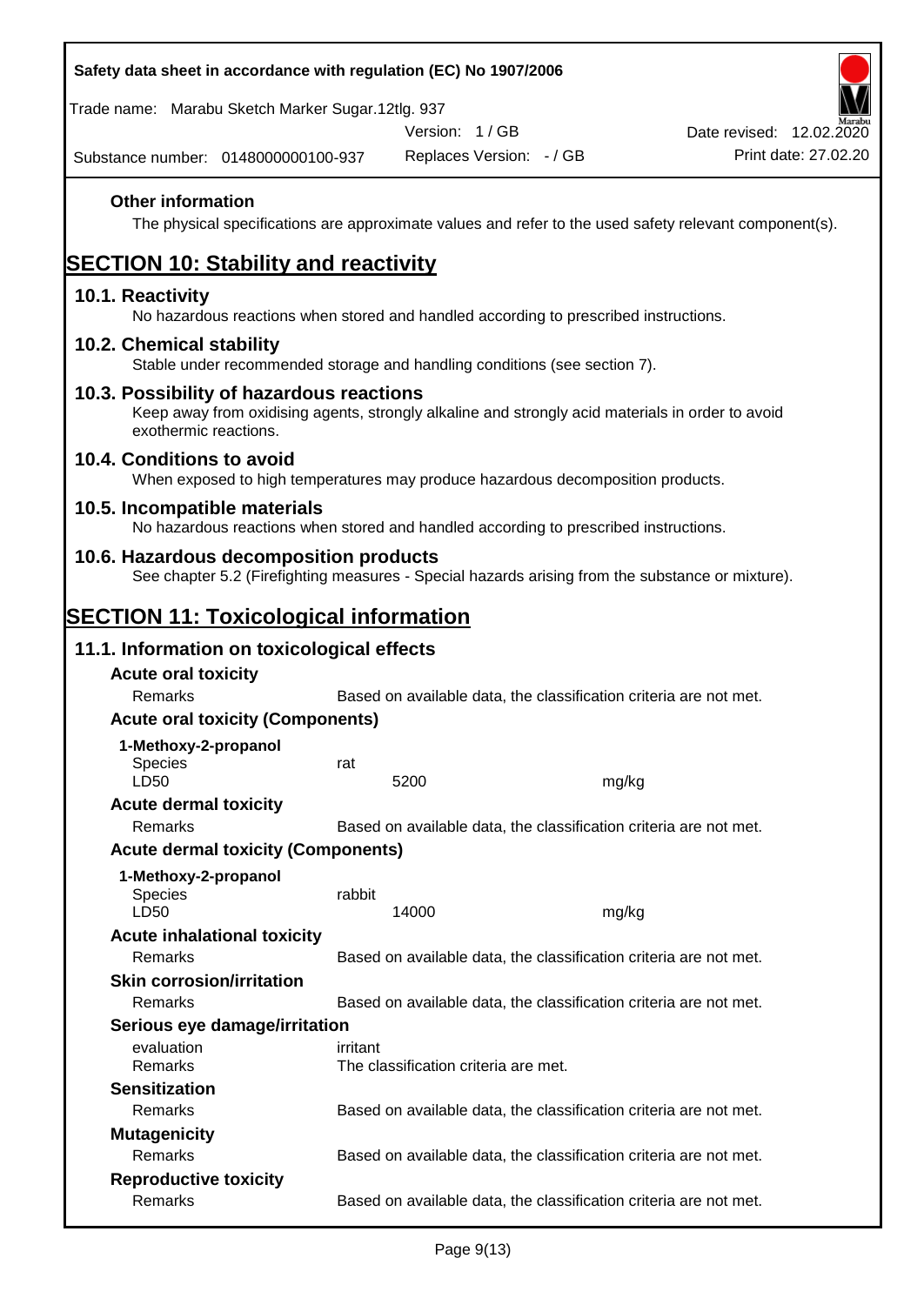#### **Safety data sheet in accordance with regulation (EC) No 1907/2006**

Trade name: Marabu Sketch Marker Sugar.12tlg. 937

Version: 1 / GB

Substance number: 0148000000100-937

Replaces Version: - / GB Print date: 27.02.20 Date revised: 12.02.2020

| Remarks                                      | Based on available data, the classification criteria are not met. |
|----------------------------------------------|-------------------------------------------------------------------|
| <b>Specific Target Organ Toxicity (STOT)</b> |                                                                   |
| Single exposure                              |                                                                   |
| <b>Remarks</b>                               | Based on available data, the classification criteria are not met. |
| <b>Repeated exposure</b>                     |                                                                   |
| <b>Remarks</b>                               | Based on available data, the classification criteria are not met. |

#### **Experience in practice**

Exposure to component solvents vapours concentration in excess of the stated occupational exposure limit may result in adverse health effects such as mucous membrane and respiratory system irritation and adverse effects on kidney, liver and central nervous system. Symptoms and signs include headache, dizziness, fatigue, muscular weakness, drowsiness and in extreme cases, loss of consciousness. Solvents may cause some of the above effects by absorption through the skin. Repeated or prolonged contact with the mixture may cause removal of natural fat from the skin resulting in non-allergic contact dermatitis and absorption through the skin. The liquid splashed in the eyes may cause irritation and reversible damage. Ingestion may cause nausea, diarrhoea and vomiting. This takes into account, where known, delayed and immediate effects and also chronic effects of components from short-term and long-term exposure by oral, inhalation and dermal routes of exposure and eye contact.

#### **Other information**

There are no data available on the mixture itself.

The mixture has been assessed following the additivity method of the CLP Regulation (EC) No 1272/2008 and classified for toxicological hazards accordingly.

# **SECTION 12: Ecological information**

### **12.1. Toxicity**

#### **General information**

There are no data available on the mixture itself.Do not allow to enter drains or water courses.The mixture has been assessed following the summation method of the CLP Regulation (EC) No 1272/2008 and is not classified as dangerous for the environment.

### **Fish toxicity (Components)**

| 1-Methoxy-2-propanol                  |                              |                  |   |      |
|---------------------------------------|------------------------------|------------------|---|------|
| Species                               | golden orfe (Leuciscus idus) |                  |   |      |
| LC <sub>0</sub>                       | ⋗                            | 4600             |   | mq/l |
| Duration of exposure                  |                              | 96               | h |      |
| <b>Daphnia toxicity (Components)</b>  |                              |                  |   |      |
| 1-Methoxy-2-propanol                  |                              |                  |   |      |
| <b>Species</b>                        |                              | Daphnia magna    |   |      |
| EC50                                  |                              | 23300            |   | mq/l |
| Duration of exposure                  |                              | 48               | h |      |
| <b>Algae toxicity (Components)</b>    |                              |                  |   |      |
| 1-Methoxy-2-propanol                  |                              |                  |   |      |
| Species                               |                              | Desmodesmus      |   |      |
| EC50                                  | >                            | 1000             |   | mq/l |
| Duration of exposure                  |                              | 168              | h |      |
| <b>Bacteria toxicity (Components)</b> |                              |                  |   |      |
| 1-Methoxy-2-propanol                  |                              |                  |   |      |
| Species                               |                              | activated sludge |   |      |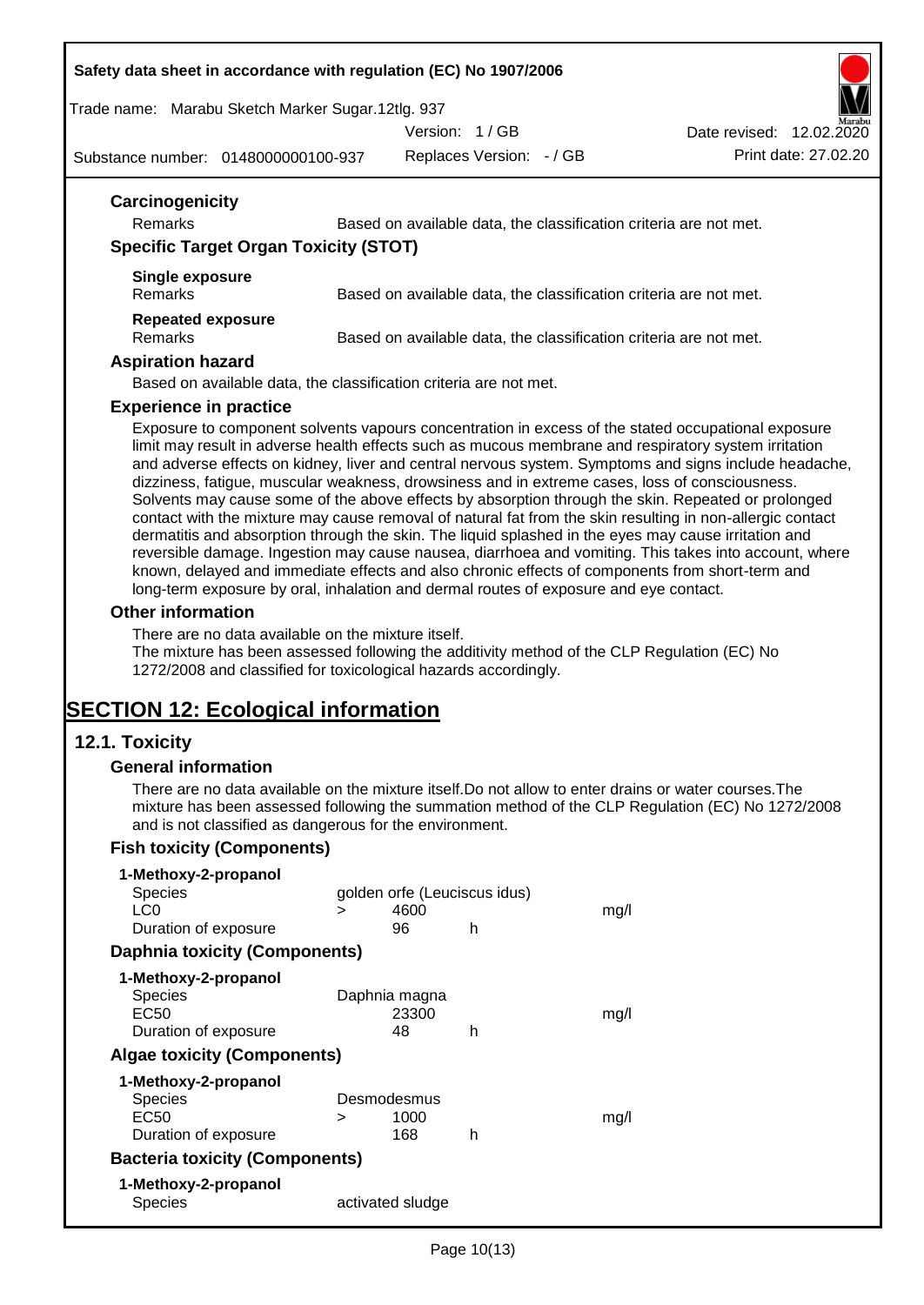| Safety data sheet in accordance with regulation (EC) No 1907/2006                                                                                                   |                                                                                                                                                                                                                                                                                                                                                                                                                                                                      |                   |                |                          |                                                         |                          |                      |
|---------------------------------------------------------------------------------------------------------------------------------------------------------------------|----------------------------------------------------------------------------------------------------------------------------------------------------------------------------------------------------------------------------------------------------------------------------------------------------------------------------------------------------------------------------------------------------------------------------------------------------------------------|-------------------|----------------|--------------------------|---------------------------------------------------------|--------------------------|----------------------|
| Trade name: Marabu Sketch Marker Sugar.12tlg. 937                                                                                                                   |                                                                                                                                                                                                                                                                                                                                                                                                                                                                      |                   | Version: 1/GB  |                          |                                                         | Date revised: 12.02.2020 |                      |
| Substance number: 0148000000100-937                                                                                                                                 |                                                                                                                                                                                                                                                                                                                                                                                                                                                                      |                   |                | Replaces Version: - / GB |                                                         |                          | Print date: 27.02.20 |
| <b>EC50</b>                                                                                                                                                         |                                                                                                                                                                                                                                                                                                                                                                                                                                                                      | $\, > \,$         | 1000           |                          | mg/l                                                    |                          |                      |
| 12.2. Persistence and degradability<br><b>General information</b><br>No data available<br>1-Methoxy-2-propanol<br>Value<br>Duration of test<br>evaluation<br>Method | <b>Biodegradability (Components)</b>                                                                                                                                                                                                                                                                                                                                                                                                                                 | <b>OECD 301 F</b> | 90<br>28       | d                        | %<br>Readily biodegradable (according to OECD criteria) |                          |                      |
| 12.3. Bioaccumulative potential<br><b>General information</b><br>Remarks<br>12.4. Mobility in soil<br><b>General information</b>                                    | There are no data available on the mixture itself.<br><b>Partition coefficient: n-octanol/water</b><br>There are no data available on the mixture itself.                                                                                                                                                                                                                                                                                                            |                   | Not applicable |                          |                                                         |                          |                      |
| 12.5. Results of PBT and vPvB assessment<br><b>General information</b><br>12.6. Other adverse effects                                                               | There are no data available on the mixture itself.                                                                                                                                                                                                                                                                                                                                                                                                                   |                   |                |                          |                                                         |                          |                      |
| <b>General information</b><br><b>SECTION 13: Disposal considerations</b>                                                                                            | There are no data available on the mixture itself.                                                                                                                                                                                                                                                                                                                                                                                                                   |                   |                |                          |                                                         |                          |                      |
| 13.1. Waste treatment methods                                                                                                                                       |                                                                                                                                                                                                                                                                                                                                                                                                                                                                      |                   |                |                          |                                                         |                          |                      |
|                                                                                                                                                                     | Disposal recommendations for the product                                                                                                                                                                                                                                                                                                                                                                                                                             |                   |                |                          |                                                         |                          |                      |
| EWC waste code                                                                                                                                                      | Do not allow to enter drains or water courses.<br>Wastes and emptied containers should be classified in accordance with relevant national regulation.<br>The European Waste Catalogue classification of this product, when disposed of as waste is<br>If this product is mixed with other wastes, the original waste product code may no longer apply and the<br>appropriate code should be assigned.<br>For further information contact your local waste authority. | 08 03 12*         |                |                          | waste ink containing dangerous substances               |                          |                      |
|                                                                                                                                                                     | Disposal recommendations for packaging                                                                                                                                                                                                                                                                                                                                                                                                                               |                   |                |                          |                                                         |                          |                      |
|                                                                                                                                                                     | Using information provided in this safety data sheet, advice should be obtained from the relevant waste<br>authority on the classification of empty containers.<br>Empty containers must be scrapped or reconditioned.<br>Not emptied containers are hazardous waste (waste code number 150110).                                                                                                                                                                     |                   |                |                          |                                                         |                          |                      |
| <b>SECTION 14: Transport information</b>                                                                                                                            |                                                                                                                                                                                                                                                                                                                                                                                                                                                                      |                   |                |                          |                                                         |                          |                      |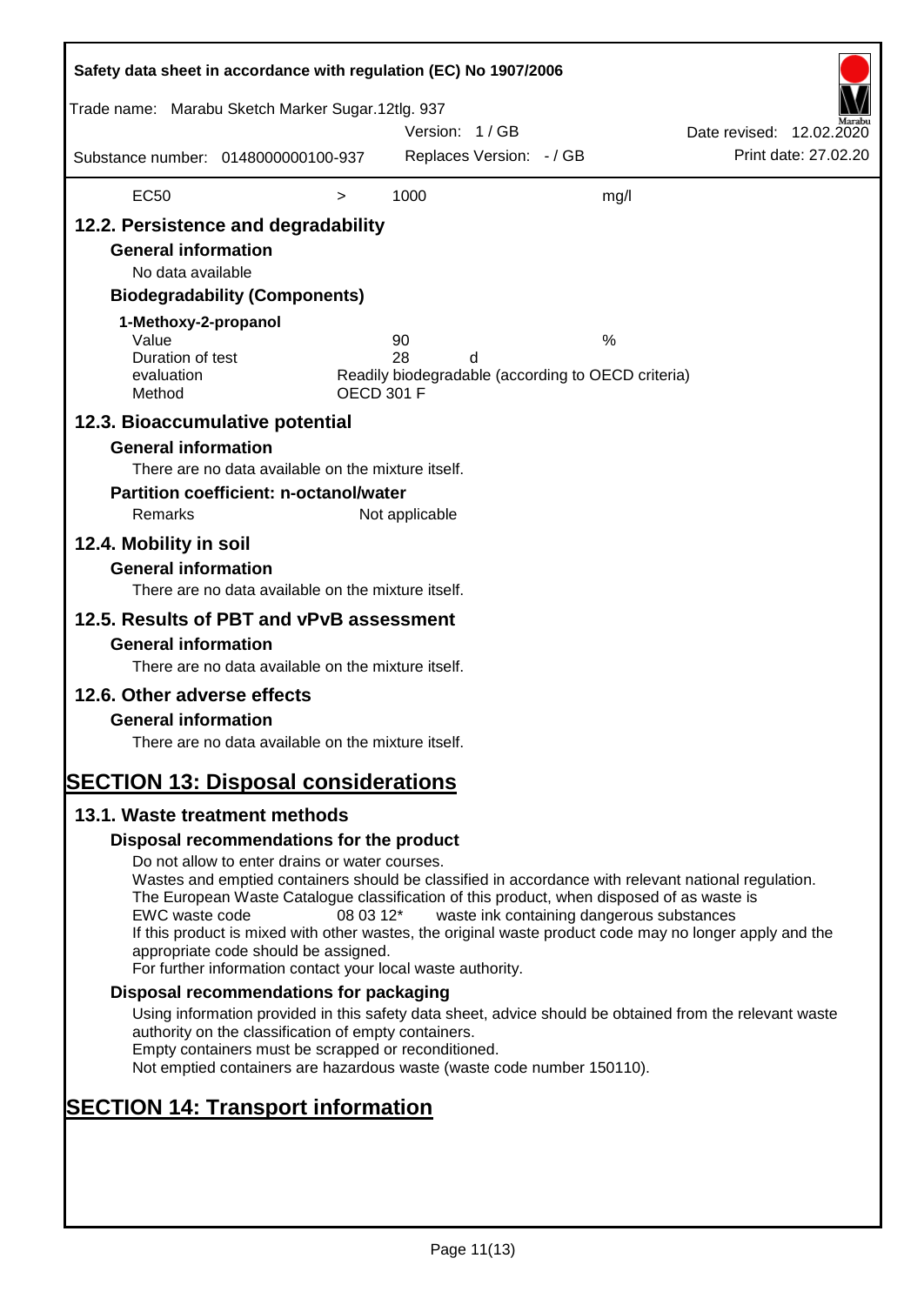### **Safety data sheet in accordance with regulation (EC) No 1907/2006**

| Trade name: Marabu Sketch Marker Sugar.12tlg. 937 |  |  |  |
|---------------------------------------------------|--|--|--|
|                                                   |  |  |  |

Substance number: 0148000000100-937

|                                     | <b>Land transport ADR/RID</b> | <b>Marine transport</b><br><b>IMDG/GGVSee</b> | Air transport<br><b>ICAO/IATA</b> |  |
|-------------------------------------|-------------------------------|-----------------------------------------------|-----------------------------------|--|
| Tunnel restriction code             | D/E                           |                                               |                                   |  |
| 14.1. UN number                     | 1263                          | 1263                                          | 1263                              |  |
| 14.2. UN proper shipping name       | <b>PAINT</b>                  | <b>PAINT</b>                                  | <b>PAINT</b>                      |  |
| 14.3. Transport hazard<br>class(es) | 3                             | 3                                             | 3                                 |  |
| Label                               |                               |                                               |                                   |  |
| 14.4. Packing group                 | $\rm H$                       | $\mathbf{H}$                                  | Ш                                 |  |
| Special provision                   | 640D                          |                                               |                                   |  |
| <b>Limited Quantity</b>             | 5 <sub>1</sub>                |                                               |                                   |  |
| <b>Transport category</b>           | 3                             |                                               |                                   |  |
| 14.5. Environmental hazards         |                               | no                                            |                                   |  |

Version: 1 / GB

## **Information for all modes of transport**

### **14.6. Special precautions for user**

Transport within the user's premises:

Always transport in closed containers that are upright and secure.

Ensure that persons transporting the product know what to do in the event of an accident or spillage.

## **Other information**

**14.7. Transport in bulk according to Annex II of Marpol and the IBC Code**

# no

# **SECTION 15: Regulatory information**

# **15.1. Safety, health and environmental regulations/legislation specific for the substance or mixture**

### **VOC**

VOC (EU) 83 %

### **Other information**

The product does not contain substances of very high concern (SVHC).

## **15.2. Chemical safety assessment**

For this preparation a chemical safety assessment has not been carried out.

# **SECTION 16: Other information**

**Hazard statements listed in Chapter 3**



Replaces Version: - / GB Print date: 27.02.20 Date revised: 12.02.2020